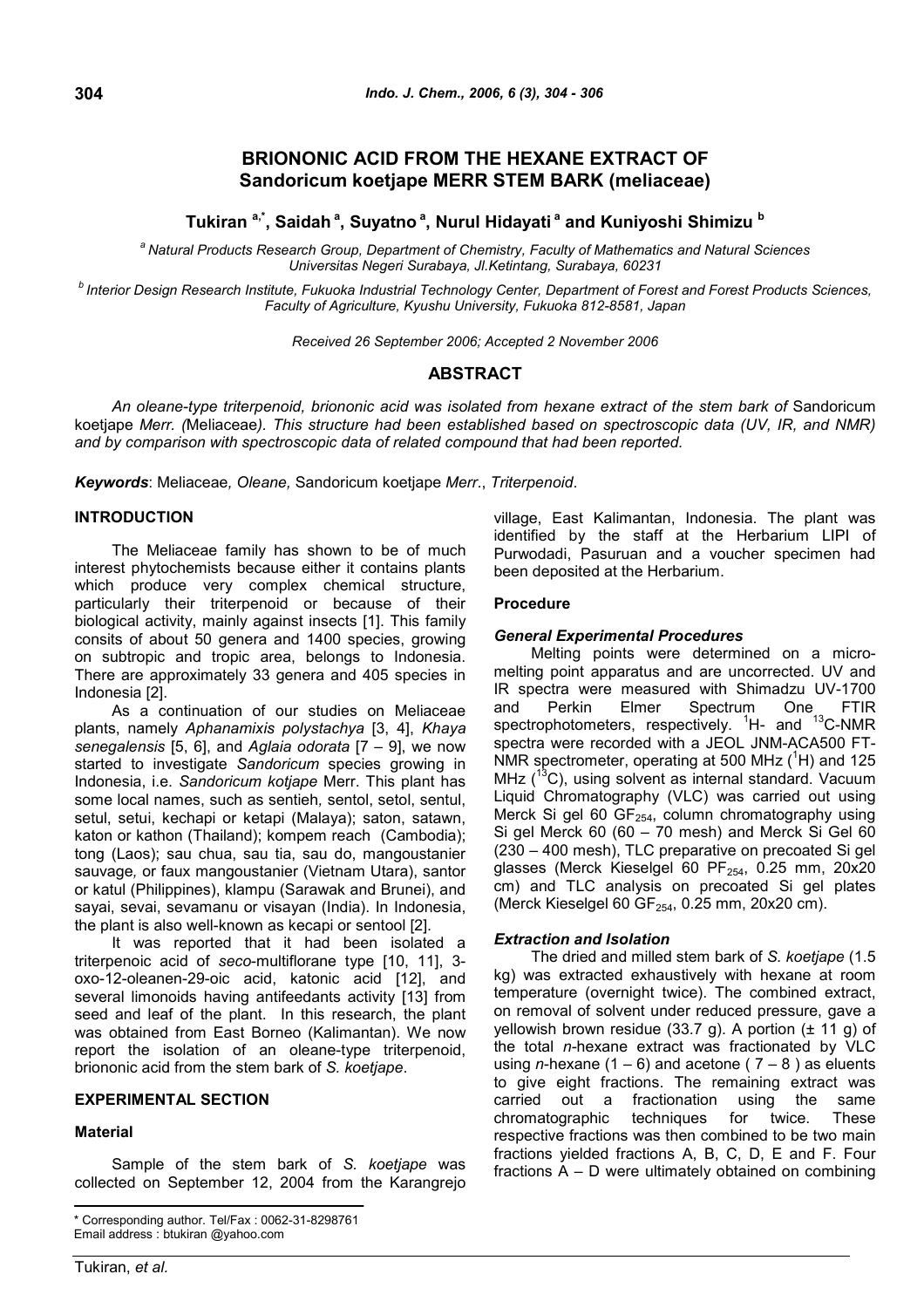the eluates on the basis of TLC results and evaporated followed by occurring white crystal as many as 3 g. This crystal (called as fraction G) was then purified by column chromatography using *n*-hexane – ethyl acetate (7 : 3) as eluents to give five combined fractions G1, G2, G3, G4, and G5. The fourth fraction seemed to be pure spot and then the purity of the fraction was confirmed by TLC test using three different eluents, such as *n-*hexane – ethyl acetate (9 : 1), *n-*hexane – chloroform (1 : 1), and chloroform – ethyl acetate  $(8:2)$ . Thus, the isolate was characterized by using melting point and afforded 229 – 231  $^{\circ}$ C and also measured by spectroscopic method (UV, IR and NMR) yielded an oleane type triterpenoid as briononic acid (1.5 g).

Briononic acid obtained as white crystal, mp. 229 – 231 °C; IR (KBr) v<sub>maks.</sub> 2944 – 2855, 1725, 1680, 1460, 1384, and 1142  $cm^{-1}$  indicating  $-CH_3$  and  $-CH_2$ stretching, carboxyl (-C=OOH), carbonyl (-C=O) stretching, unsaturated double bond (C=C) stretching, C-H bending, dimethyl geminal  $[-C(CH<sub>2</sub>)]$  bending, and C-O stretching, respectively [15]. UV (CHCl<sub>3</sub>)  $λ_{\text{maks}}$  238 (unconjugated double bond chromophore) nm. <sup>1</sup>H-NMR (CDCl<sub>3</sub>, 500 MHz, ppm) :  $\delta_H$  2.16 (1H, br d, H-20), 2.14 (2H, br s, H-15), 2.13 (2H, t, H-7), 2.11 (2H, br s, H-2), 1.95 (2H, br s, H-12), 1.94 (2H, m, H-6), 1.65 (2H, br s, H-16), 1.60 (1H, dd, H-5), 1.51 (2H, br s, H-1), 1.50 (1H, s, H-18), 1.30 (2H, br s, H-19), 1.27 (2H, br s, H-11), 1.22 (3H, s, H-25), 1.08 (3H, s, H-23), 1.05 (3H, s, H-27), 1.03 (3H, s, H-26), 1.00 (3H, s, H-28), 0.96 (3H, s, H-30), 0.91 (2H, br s, H-21), 0.88 (2H, br s, H-22), and 0.84 (3H, s, H-24) ; <sup>13</sup>C-NMR (CDCl<sub>3</sub>, 125 MHz, ppm)  $\delta_c$ 218.5 (C-3), 185.6 (C-29), 135.1 (C-9), 132.9 (C-8), 51.3 (C-5), 47.3 (C-20), 44.6 (C-18), 42.3 (C-14), 40.5 (C-13), 37.6 (C-4), 37.3 (C-17), 37.0 (C-19), 35.6 (C-1), 34.6 (C-22), 34.4 (C-21), 32.9 (C-25), 31.4 (C-26), 31.0 (C-10), 30.7 (C-19), 30.1 (C-16), 29.70 (C-7), 27.8 (C-2), 26.9 (C-23), 25.3 (C-11), 21.9 (C-30), 21.3 (C-27), 20.8 (C-12), 20.7 (C-6), 19.6 (C-28), and 18.2 (C-24) ppm.

### **RESULT AND DISCUSSION**

The IR spectrum of isolated compound showed absorption bands at 1725 and 1680 cm<sup>-1</sup> indicating the presence of carbonyl group and unsaturated double



**Fig 1.** Structure of briononic acid

bond moieties in the molecule, respectively. The presence of unsaturated double bond was supported by UV spectrum located at 238 nm.

The <sup>13</sup>C-NMR spectrum of isolated compound revealed 30 carbon signals originating from seven methyl (-CH<sub>3</sub>), eleven methylene (-CH<sub>2</sub>-), three methyne (-CH-) and 5 quaternary carbon atoms (see table 1). This spectrum supported by DEPT-135 and DEPT-90 showed seven signals indicating seven methyl groups observed at δ 32.9, 31.4, 26.9, 21.9, 21.3, 19.6 and 18.2 ppm. This spectrum also indicated eleven methylene and three methyne groups observed at δ 37.0 – 20.7 ppm and δ 51.3, 44.6 and 31.0 ppm, respectively. The olefinic quaternary carbon signals were observed at δ 132.9 and δ 135.1 ppm. Furthermore, the presence of carbonyl and carboxyl groups were supported by  $a<sup>-13</sup>C-NMR$  at δ 218.5 and 185.6 ppm, respectively.

**Table 1.** Chemical shifts of <sup>1</sup>H- and <sup>13</sup>C-NMR of briononic acid and isolated compound

|                         | $\sqrt[13]{13}$ C-NMR ( $\delta$ ppm) |          | $^7$ H-NMR ( $\delta$ |          |
|-------------------------|---------------------------------------|----------|-----------------------|----------|
| No.                     | <b>Briononic</b>                      | Isolated | ppm)                  | Carbon   |
| С                       | acid                                  | compound | of Isolated           | type     |
|                         |                                       |          | compound              |          |
| 1                       | 35.3                                  | 35.6     | $1.51$ (br s)         | $-CH2$ - |
| $\overline{\mathbf{c}}$ | 27.7                                  | 27.8     | $2.11$ (br s)         | $-CH2$   |
| 3                       | 218.2                                 | 218.5    |                       | $-C=O$   |
| 4                       | 37.4                                  | 37.6     |                       | -C-      |
| 5                       | 51.1                                  | 51.3     | $1.60$ (dd)           | -CH-     |
| 6                       | 20.5                                  | 20.7     | 1.94 (m)              | $-CH2$   |
| 7                       | 34.2                                  | 29.7     | 2.13(t)               | $-CH2$   |
| 8                       | 133.6                                 | 132.9    |                       | $-C=C$   |
| 9                       | 134.8                                 | 135.1    |                       | $-C=C$   |
| 10                      | 47.1                                  | 47.3     |                       | $-C-$    |
| 11                      | 25.2                                  | 25.3     | $1.27$ (br s)         | $-CH2$   |
| 12                      | 20.6                                  | 20.8     | $1.95$ (br s)         | $-CH2$   |
| 13                      | 40.3                                  | 40.5     |                       | $-C-$    |
| 14                      | 41.1                                  | 42.3     |                       | $-C-$    |
| 15                      | 29.9                                  | 30.7     | $2.14$ (br s)         | $-CH2$   |
| 16                      | 29.4                                  | 30.1     | $1.65$ (br s)         | $-CH2$   |
| 17                      | 37.0                                  | 37.3     |                       | -C-      |
| 18                      | 44.4                                  | 44.6     | 1.50(s)               | -CH-     |
| 19                      | 36.8                                  | 37.0     | $1.30$ (br s)         | $-CH2$   |
| 20                      | 30.8                                  | 31.0     | $2.16$ (br d)         | -CH      |
| 21                      | 34.2                                  | 34.4     | $0.91$ (br s)         | $-CH2$   |
| 22                      | 34.4                                  | 34.6     | $0.88$ (br s)         | $-CH2$   |
| 23                      | 26.7                                  | 26.9     | 1.08(s)               | $-CH3$   |
| 24                      | 18.1                                  | 18.2     | 0.84(s)               | $-CH3$   |
| 25                      | 32.6                                  | 32.9     | 1.22(s)               | $-CH3$   |
| 26                      | 31.2                                  | 31.4     | 1.03(s)               | $-CH3$   |
| 27                      | 21.1                                  | 21.3     | 1.05(s)               | $-CH3$   |
| 28                      | 19.4                                  | 19.6     | 1.00(s)               | $-CH3$   |
| 29                      | 185.4                                 | 185.6    |                       | -COOH    |
| 30                      | 21.6                                  | 21.9     | 0.96(s)               | $-CH3$   |